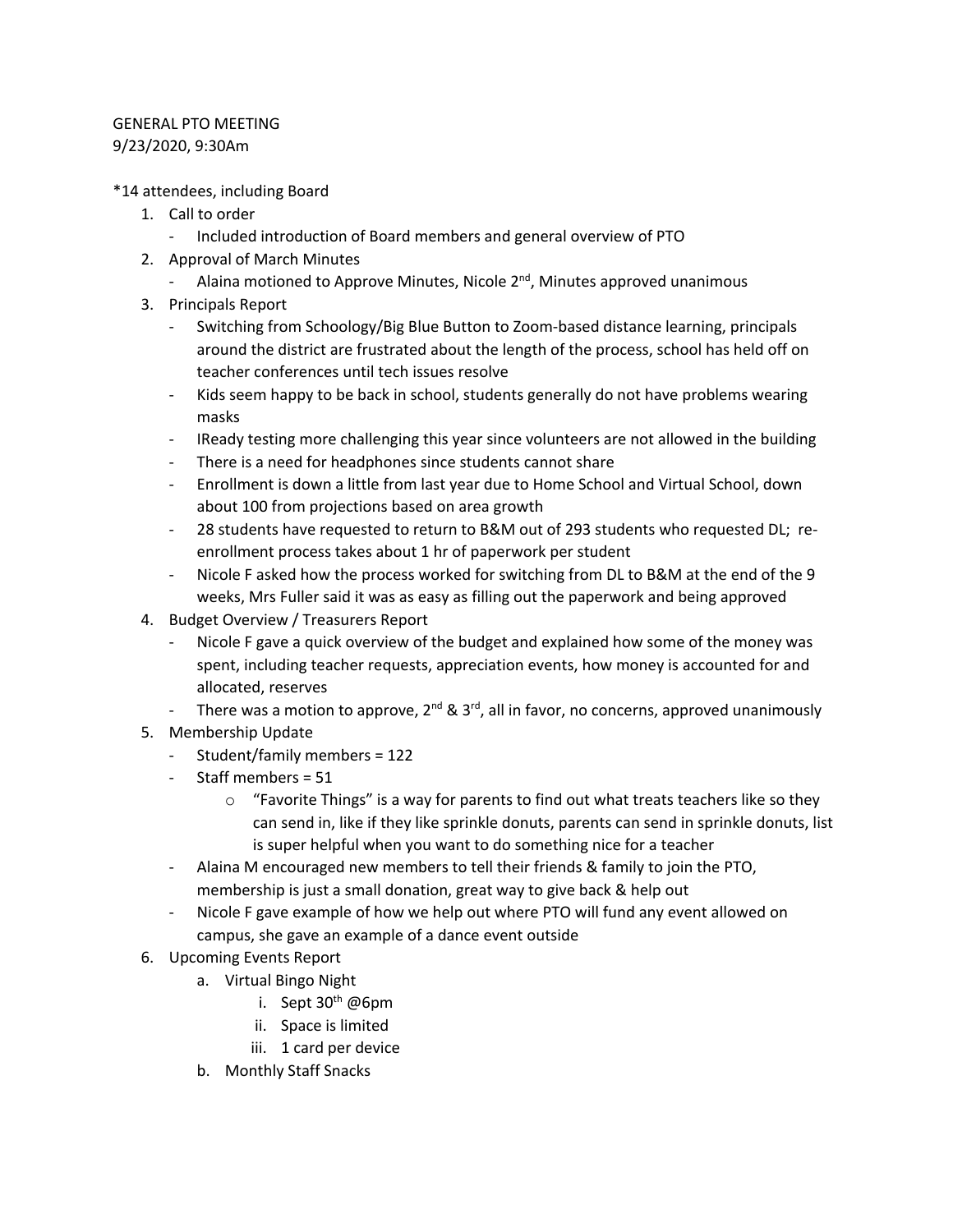- i. September was a success, we set up a beautiful snack station for teachers to grab & go
- ii. October theme will be announced soon
- c. Amazing Race Around the World
	- i. 2-week event, kick off on Oct 9th (Friday)
	- ii. Donation drive to replace fun-run because of limitations due to Covid and upfront costs of setting up Fun-Run
	- iii. Students will be given a Key Tag & Charm on Oct  $9<sup>th</sup>$ , students who are doing DL will be given theirs on Oct  $10<sup>th</sup>$ , when they come in for Student Picture Day, but there will be a secondary distribution for those who cannot make the initial one
	- iv. Donations will be made in child's name, any time student reaches a donation goal/level, they will be given a new charm
	- v. Twice a week (4x total), clues will be given and once the clue is figured out, photos will be submitted to Facebook or emailed, they will be eligible for additional prizes
	- vi. Will be a scavenger hunt also incorporated
	- vii. Prizes will be better than the usual Oriental Trader throw-a-ways
	- viii. Will be more than just a donation drive, designed to include all families
- 7. Winners of Gift Certificates for Joining the PTO \$30 to Creative Me
	- a. Marci Young
	- b. Tanisha Rose
	- c. Francesca Sanchez
- 8. Questions/Comments from the Audience
	- a. PIL = Partners in Learning
	- b. Amazon Smiles can now be used through the Amazon App

Nicole F said we will probably meet again in Nov but specified date was not suggested. Will probably be a re-cap of the Amazing Race event. We usually try to meet on Wednesdays, but November has some days off + holidays that could interfere with our usual schedule

Alaina M asked the audience for suggestions, none given

Nicole F mentioned that Fridays were DCE Spirit Days, staff and students encouraged to wear DCE gear, Alaina said some Fridays were Spirit Patrol where special prizes were given out to students wearing DCE spirit gear

Nicole F suggested parents join the DCE Parents facebook group as a resource for parents that isn't necessarily PTO related

There is a need for chalk in the classroom, it is surprisingly expensive, Nicole F asked people to be on the lookout for deals on chalk and for parents to periodically get some, a little at a time instead of a big expense at once